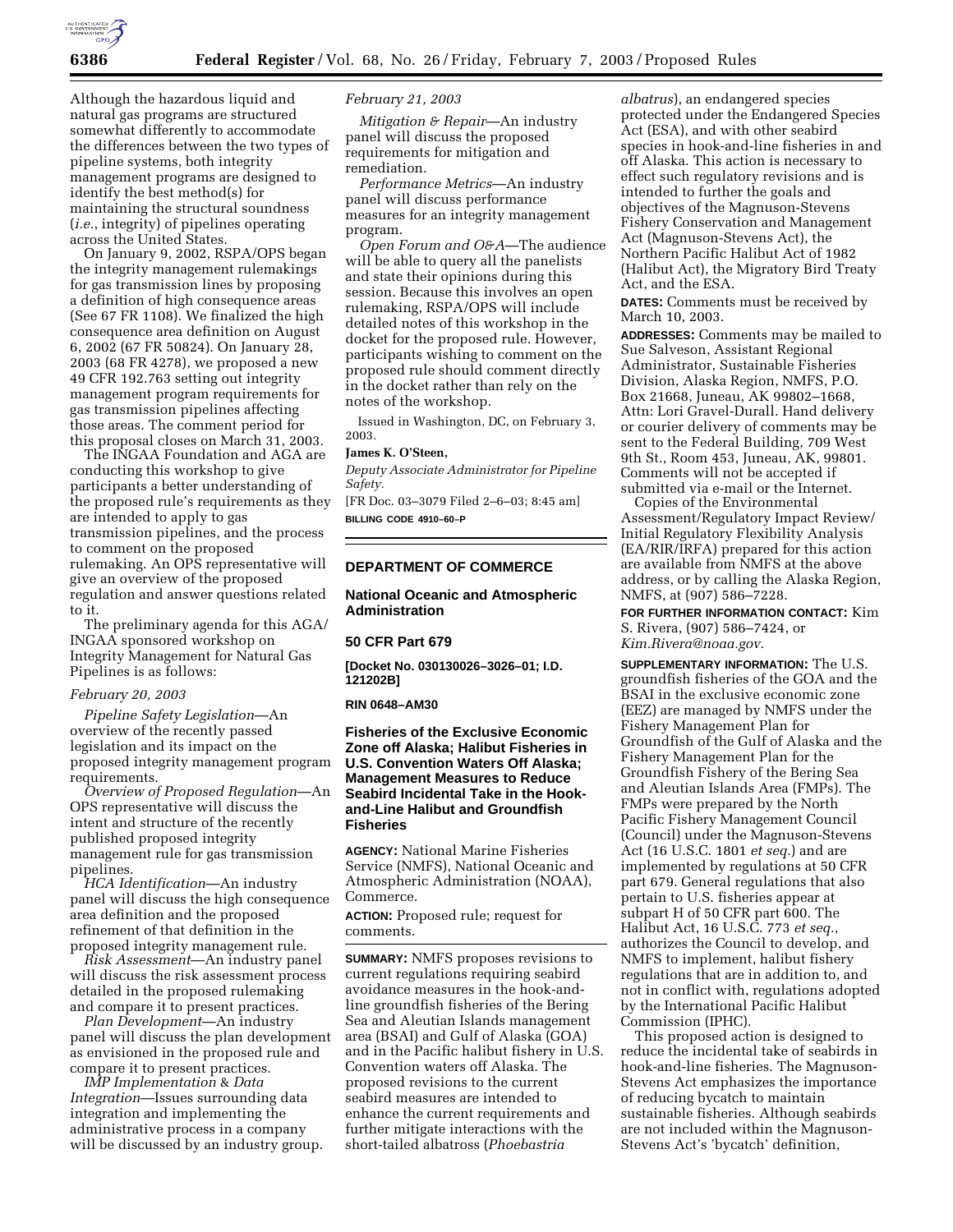efforts to reduce the incidental take of seabirds in fisheries are consistent with the Magnuson-Stevens Act's objective to conserve and manage the marine environment. In addition, the NMFS guidelines for implementing the Magnuson-Stevens Act's national standards for fishery conservation and management note that other applicable laws, such as the Marine Mammal Protection Act, the ESA, and the Migratory Bird Treaty Act (MBTA), require that Councils consider the impact of conservation and management measures on living marine resources other than fish; i.e. marine mammals and birds.

# **National and International Bycatch Reduction Initiatives**

Several national and international initiatives highlight the need to address fisheries bycatch issues, including the incidental take of seabirds. The United Nation's Food and Agriculture Organization (FAO) Code of Conduct for Responsible Fisheries, adopted in 1995, contains a call for states to ''take appropriate measures to minimize waste, discards, catch by lost or abandoned gear, catch of non-target species, both fish and non-fish species,...and promote, to the extent practicable, the development and use of selective, environmentally safe and cost effective gear and techniques.'' (Article 7.6.9.) NMFS's strategic document, *Managing the Nation's Bycatch: Programs, Activities, and Recommendations for the National Marine Fisheries Service (NMFS Bycatch Plan)*, sets forth national objectives, goals, and recommendations, all intended to address current programs and future efforts to reduce bycatch and bycatch mortality of marine resources, including seabirds. Consistent with the Code of Conduct for Responsible Fisheries, the FAO held a technical consultation to address the incidental take of seabirds in longline fisheries. The resulting *International Plan of Action for Reducing the Incidental Catch of Seabirds in Longline Fishing* (IPOA-S), is a voluntary plan endorsed by the FAO's Committee on Fisheries (COFI) in February 1999 and ultimately adopted by the FAO Conference in November 1999. The United States developed and is implementing a *National Plan of Action for Reducing the Incidental Catch of Seabirds in Longline Fishing* (NPOA-S) to fulfill our national responsibility described in the IPOA-S. Implementation is being carried out at the regional level through team efforts by a NMFS National Seabird Coordinator and designated staff in each NMFS region and fishery science center.

Efforts are also coordinated with designated staff in each of the regional fishery management councils, regional offices of the U.S. Fish & Wildlife Service (USFWS), and the Department of State. Additionally, NMFS has formed an International Bycatch Reduction Task Force that will work with foreign governments and regional fisheries management organizations to reduce the bycatch of sea turtles and seabirds in longline fisheries and promote the conservation and management of sharks. NMFS believes that its complementary implementation of the Code of Conduct for Responsible Fisheries, the NMFS Bycatch Plan, the IPOA-S, and the NPOA-S should result in the reduction of seabird incidental take in the Alaska hook-and-line fisheries. This plan will require the joint and cooperative efforts of NMFS, the Councils, the USFWS, the affected commercial longline fishing industry, environmental non-governmental organizations, and other interested groups.

# **Incidental Seabird Mortality off Alaska**

Awareness of the issue of seabird incidental take and incidental mortality in commercial fishing operations off Alaska has been heightened in recent years. Further information on this issue was provided in the preambles to the proposed and final rules implementing seabird avoidance measures in the GOA and BSAI hook-and-line groundfish fisheries (62 FR 10016 March 5, 1997, and 62 FR 23176 April 29, 1997) and in the Pacific halibut fishery off Alaska (62 FR 65635 December 15, 1997, and 63 FR 11161 March 6, 1998) and the EA/RIR/ FRFAs prepared for those actions.

#### **Council Action**

At the December 1998 Council meeting, industry representatives requested that the Council revise and strengthen the seabird avoidance measures that are currently required by Federal regulation. Current regulations require that operators of vessels greater than or equal to 26 ft (7.9 m) LOA and using hook-and-line gear in the groundfish and halibut fisheries must employ one or more of the following seabird avoidance measures: (i) Tow a streamer line or lines during deployment of gear to prevent birds from taking hooks; (ii) tow a buoy, board, stick or other device during deployment of gear, at a distance appropriate to prevent birds from taking hooks (multiple devices may be employed); (iii) deploy hooks underwater through a lining tube at a depth sufficient to prevent birds from settling on hooks during deployment of

gear; or (iv) deploy gear only during the hours specified below, using only the minimum vessel's lights necessary for safety.

All operators of these vessels must also conduct fishing operations in the following manner: (i) use hooks that when baited, sink as soon as they are put in the water; (ii) if offal is discharged while gear is being set or hauled, it must be discharged in a manner that distracts seabirds from baited hooks, to the extent practicable. The discharge site on board a vessel must be either aft of the hauling station or on the opposite side of the vessel from the hauling station; and (iii) make every reasonable effort to ensure that birds brought on board alive are released alive and that wherever possible, hooks are removed without jeopardizing the life of the birds. This request was made because two shorttailed albatrosses were taken in September 1998 and because the industry group perceives that some individual fishermen may not always be using seabird avoidance measures as carefully as is necessary to effectively reduce seabird incidental take.

These takes of endangered short-tailed albatross in the BSAI groundfish fishery highlight a seabird incidental take problem. Seabird avoidance measures must be used consistently and conscientiously if they are to be effective at reducing seabird incidental take. Under the ESA section 7 consultation on the 1999 GOA and BSAI groundfish fisheries, the USFWS anticipated that four short-tailed albatrosses could be taken in 1999 and 2000. USFWS extended its 1999 Biological Opinion until superseded by a subsequent biological opinion. No short-tailed albatrosses have been reported taken since 1998. Based on the ESA section 7 consultation in 1998 on the effects of the Pacific halibut fishery, the USFWS anticipates that two shorttailed albatrosses could be taken every 2 years. If the 2–year incidental take limit is exceeded in either the groundfish or the halibut fisheries, NMFS must immediately reinitiate section 7 consultation and review with USFWS the need for possible modification of the reasonable and prudent measures established to minimize take of short-tailed albatrosses.

The NMFS North Pacific Groundfish Observer Program office has documented incidental take of seabird species in the GOA and BSAI groundfish fisheries since 1989. Estimates of the annual seabird incidental take for the Alaska groundfish fisheries, based on 1993 to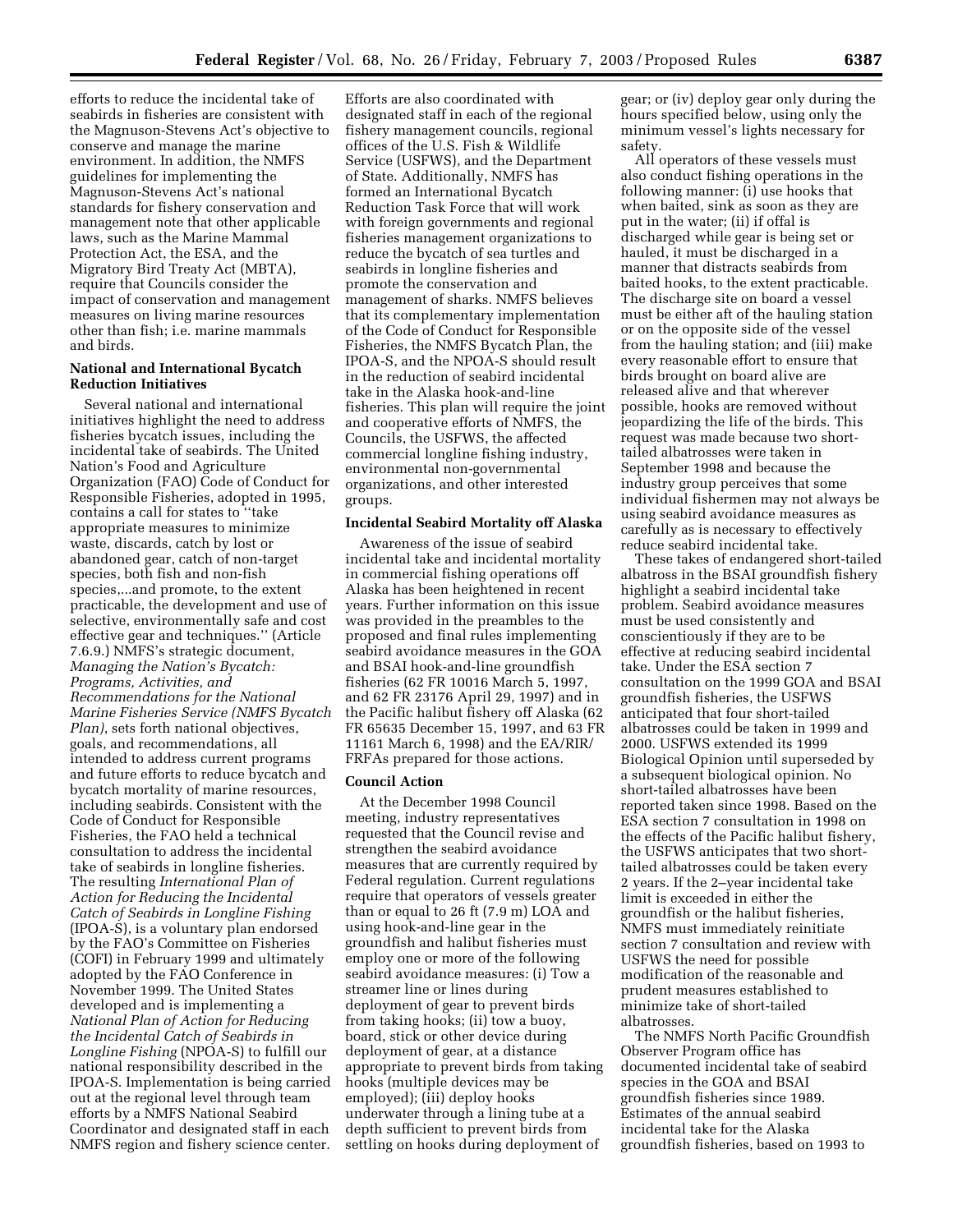1999 data, indicate that approximately 15,700 seabirds are killed (taken) annually in the combined BSAI and GOA groundfish hook-and-line fisheries (14,500 in the BSAI and 1,200 in the GOA) at the average rates of 0.10 and 0.03 birds per 1,000 hooks in the BSAI and in the GOA, respectively. Approximately 60 percent of the 15,700 seabirds taken are northern fulmars (Fulmaris glacialis), the most abundant seabird species off Alaska. Preliminary analyses of 2000 and 2001 observer data indicate that whereas the seabird take estimates for the year 2000 in the combined BSAI and GOA groundfish hook-and-line fisheries were greater than the 1999 estimates, the number of seabirds estimated taken in 2001 in these fisheries was reduced by about one-third (to approximately 10,500, of which about 55 percent were northern fulmars). The rate of birds taken (number of birds per 1,000 hooks) in the BSAI in 2001 was about one-half that of the 2000 rate. The incidental catch rate may have decreased because fishermen are becoming more diligent and skilled using seabird avoidance measures, outreach efforts may have been successful, the 1999–2000 University of Washington's Washington Sea Grant Program (WSGP) research program's collaborative industry approach may have acted to change fishermen behavior and improve the effective deployment of seabird avoidance measures, or some other, unknown, factor(s). The annual seabird incidental catch estimates based on observer data from 1993 through 2001 exhibit a great deal of inter-annual variation, as did the take numbers and bird attack rates on baits in the WSGP study. Various nonanthropogenic factors could be involved, such as, bird abundance and distribution and/or climatic and oceanographic conditions.

After initial action to propose revised seabird avoidance measures at its February 1999 meeting, the Council took final action at its April 1999 meeting and recommended regulatory revisions to improve and strengthen the effectiveness of the required seabird avoidance measures and reduce the incidental take of short-tailed albatrosses and other seabird species.

In October 2000, NMFS informed the Council of its decision to await research results from a 2–year study (1999 and 2000) by the WSGP on the effectiveness of seabird avoidance measures used in hook-and-line fisheries off Alaska before proceeding with rulemaking to revise the existing regulations. Such an investigation was required in a Biological Opinion issued by the USFWS. If warranted by the research

results, NMFS would modify the existing seabird avoidance regulations to improve the effectiveness of avoidance measures or devices.

In October 2001, WSGP presented research results, recommendations, and its final report Solutions to Seabird Bycatch in Alaska's Demersal Longline Fisheries (available at *http:// www.wsg.washington.edu/pubs/ seabirds/seabirdpaper.html*) to the Council and NMFS. The Council took initial action at this meeting and final action at its December 2001 meeting.

#### **Council's Final Action Based in Part on WSGP Research Results and Recommendations**

For complete details of the research, results, and recommendations, see the WSGP final report. In summary, the WSGP research program compared seabird incidental take mitigation strategies over 2 years (1999 and 2000) in two major Alaska demersal longline fisheries: the Individual Fishing Quota (IFQ) fishery in the GOA and Aleutian Islands for sablefish and halibut and the Bering Sea catcher-processor longline fishery for Pacific cod. The program identified possible deterrents and tested them on active fishing vessels under typical fishing conditions. The avoidance measures tested were paired streamer lines, single streamer lines, weighted groundline, line shooter, lining tube, and a combination of paired streamer lines and weighted groundline. Rigorous experimental tests of seabird avoidance measures on the local abundance, attack rate, and hooking rate of seabirds in both fisheries were conducted on vessels over 60 ft (18.3 m) LOA. On vessels this size (larger vessels), paired streamer lines of specified performance and material standards were found to successfully reduce seabird incidental take in all years, regions, and fleets (88 percent to 100 percent relative to controls with no deterrent). Single streamer lines of specified performance and material standards were slightly less effective than paired streamer lines, reducing seabird incidental take by 96 percent and 71 percent in the sablefish and cod fisheries, respectively. This study represents the largest of its kind in the world with over 1.2 million hooks being set in the sablefish fishery and over 6.3 million hooks being set in the cod fishery component of the 2–year research program.

# **Seabird Avoidance Measures for Smaller Vessels**

The Council's Science and Statistical Committee (SSC) generally agreed with the WSGP research study and found that

the study was excellent in its conception, execution and analysis, regarding the reduction of seabird incidental take by large vessels participating in the Pacific cod and the sablefish and halibut IFQ longline fisheries. The SSC noted, however, that the WSGP recommendations, while appropriate and useful for reduction of seabird incidental take by the large vessels in the longline fishery, may not be appropriate for application on smaller vessels, particularly small vessels fishing in the inside waters of southeast Alaska. The SSC suggested that short-tailed albatrosses do not frequent the inside waters of southeast Alaska, and therefore less stringent regulations to avoid seabird incidental take may be appropriate. The SSC identified a need for additional study of the necessity of, and methods for, incidental take reduction on small vessels. The SSC also queried whether small vessels may not be able to deploy streamer lines as specified for the larger vessels of the longline fleet. The SSC suggested that fishermen of the smallvessel segment of the industry cooperate in developing new information, equivalent to that now available from the larger vessels on the frequency of incidental take and the most appropriate methods for incidental take reduction.

Given the similarities in the small boat longline fleet of southeast Alaska, Prince William Sound, and nearshore waters of Cook Inlet, as well as the rarity of albatrosses and other pelagic bird species in these inside waters, the Council recommended less stringent measures for vessels using hook-andline gear in these inside waters. The proposed seabird avoidance requirements would be based on area fished, vessel length, vessel type, and gear type. This proposal would address the varying characteristics found in the fishing operations of the very diverse demersal hook-and-line fleet for groundfish and Pacific halibut off Alaska. For vessels greater than 26 ft (7.9 m) LOA, and less than or equal to 55 ft (16.8 m) LOA, the applicable performance standard would be voluntarily implemented as guidelines. If new information becomes available suggesting revised standards for smaller vessels, then these revised standards could be proposed as regulatory requirements. The Council recommends that NMFS, WSGP, USFWS, and industry engage in a cooperative study during the first year of the program to determine if modification to the performance standard for this class of vessels is warranted and investigate if vessels less than or equal to 55 ft (16.8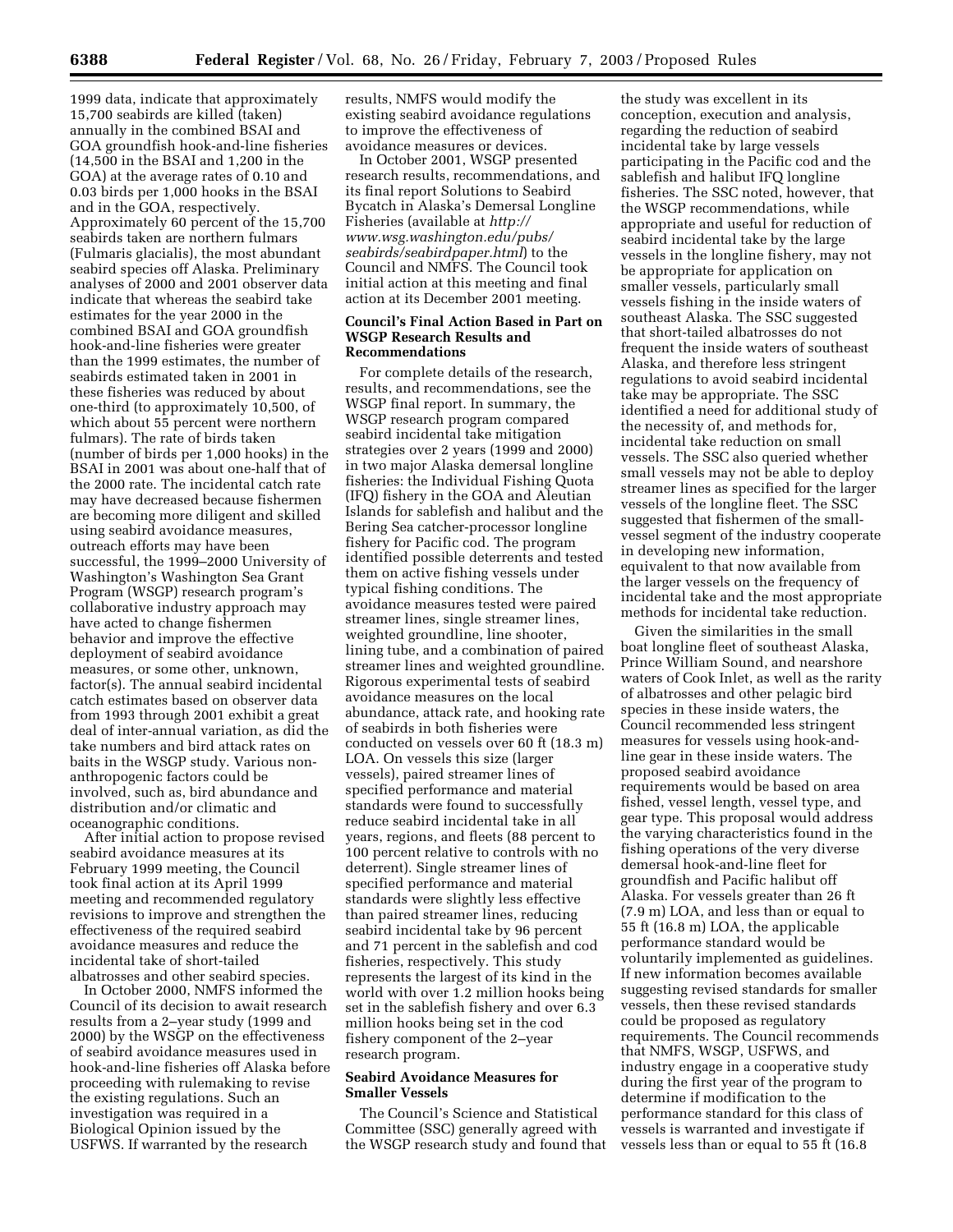m) LOA should be exempted from the seabird avoidance measures when fishing at night from November 1 to April 1.

#### **Summary of Council Recommendations**

The Council's recommendations to NMFS for revised seabird avoidance measures are: (1) Seabird avoidance gear requirements would be based on area fished, vessel length, vessel type, and gear type, (2) Specified performance and material standards for the required avoidance measures would be required of larger vessels and suggested as guidelines for smaller vessels, (3) Specified gear would be required to be onboard the vessel, available for inspection upon the request of an authorized officer or observer, and used while hook-and-line gear is being deployed, (4) Measures would apply in specified areas to operators of specified vessels using hook-and-line gear to fish for groundfish or halibut, (5) Offal discharge methods designed to reduce interactions leading to seabird mortalities would be specified, and (6) A Seabird Avoidance Plan, a new reporting requirement, would be required to be onboard the vessel. The Seabird Avoidance Plan is described in more detail later in this preamble.In addition to the Council's recommendation for proposed regulatory revisions, the Council also made recommendations for suggested actions for a comprehensive seabird incidental take reduction program that addresses education, outreach, regulatory compliance, and enforcement. Such a program would improve the effectiveness of seabird avoidance measures at reducing the incidental take of endangered shorttailed albatrosses and other seabird species.

#### **Weather Safety Factor**

Council discussion and deliberation of alternative revisions to the seabird avoidance measures indicated support of WSGP recommendations for the larger vessels (greater than 55 ft (16.8m) LOA) and necessary modifications of these measures for smaller vessels (between 26 (7.9 m) and 55 ft (16.8m) LOA). The WSGP final report notes that weather conditions exist in which the vessel captain would not want crew on the buoy deck deploying or adjusting streamer lines, although fishing would still be possible. Included in the WSGP recommendation was a weather safety factor that in winds exceeding 45 knots (storm, or Beaufort 9, conditions), the deployment of streamer lines be discretionary. NMFS clarifies in this proposed rule that this weather safety

factor applies to the deployment of buoy bag lines, single streamer lines, and paired streamer lines. Adverse weather conditions could impact the deployment of gear on vessels regardless of the vessel's size, so, the weather safety factor would be important when considering the deployment of buoy bag lines and single streamer lines (on smaller vessels) just as it would be with the deployment of paired streamer lines (on larger vessels).

# **Seabird Data Collection by Observers**

In addition to the regulatory requirements for seabird avoidance measures, an integral part of the comprehensive seabird avoidance program is collection of data on seabirds by onboard observers. The data currently collected by observers are detailed in the EA/RIR/IRFA prepared for this proposed rule and include a count of the number of seabirds by species that are encountered in the sampled portion of each observed haul. To clarify its intent that these encountered seabird specimens are to be made available by the vessel crew to the observer, NMFS includes an explicit requirement in this proposed rule that all seabirds from the observer-sampled portions of hauls using hook-and-line gear be kept until sampled by the observer or as requested by an observer during non-sampled portions of hauls.

# **Exemption for Vessels 32 ft (9.8m) LOA or Less in state waters of IPHC Area 4E**

In 2001, halibut accounted for the vast majority of fish harvested by these small vessels. It is not known if any of the sablefish harvested by vessels in the 30 to 35 ft (9.1 to 10.7 m) LOA category was harvested by vessels less than 32 ft (9.8m) LOA. Because of the difficulty of using surveillance aircraft to identify the species of fish harvested (e.g. halibut or groundfish), NMFS proposes in this rule to exempt any vessel less than 32 ft (9.8m) LOA fishing in state waters of IPHC Area 4E from using seabird avoidance measures, not just those vessels fishing halibut. NMFS has determined that if additional vessels are exempted by this language, it would not have a significant impact on the take of short-tailed albatrosses or other seabird species.

# **Vessels Required to Use Seabird Avoidance Measures**

The factors potentially affecting seabird hooking and entanglement on hook-and-line gear are complex and may include geographic location of fishing activity; time of day; season; type of fishing operation and gear used; bait type; condition of the bait; length of time baited hooks remain at or near the surface of the water; water and weather conditions; availability of food (including bait and offal); bird size; bird behavior (feeding and foraging strategies); bird abundance and distribution; and physical condition of the bird. When establishing effective requirements that reduce the potential for seabird interactions with gear and the associated mortality of seabirds, it is desirable to consider or account for any of these factors, to the extent possible and practicable. Based on information from the WSGP study, the Council's SSC, several USFWS marine bird surveys, and anecdotal information from the commercial longline fleet off Alaska, the proposed seabird avoidance measures required of vessel operators would vary according to area fished, vessel length, vessel type, and gear type.

The current seabird avoidance regulations apply to operators of federally permitted vessels fishing for groundfish with hook-and-line gear in the GOA and the BSAI, and federally permitted vessels fishing for groundfish with hook-and-line gear in waters of the State of Alaska that are shoreward of the GOA and the BSAI, and to operators of vessels fishing for Pacific halibut in U.S. Convention waters off Alaska. Since the inception of requirements for seabird avoidance measures off Alaska, NMFS has required all hook-and-line vessel operators at risk of incidentally taking short-tailed albatrosses and/or other seabird species to use these measures, regardless of geographic area fished (i.e. EEZ, state waters, inside waters) or target fishery (i.e. groundfish, halibut, IFQ, CDQ). As new information on the necessity of, and methods for, incidental take reduction on small vessels becomes available, the applicability of the requirements could be revised as appropriate.

At its March 2002 meeting, the Alaska Board of Fisheries (Board) approved a proposal that will change state groundfish regulations to parallel these new Federal regulations governing seabird avoidance measure requirements for operators in hook-andline fisheries.

Operators of vessels less than 26 ft (7.9m) LOA currently are not required to choose from the seabird avoidance options found at  $\S 679.24(e)(3)$ , i.e., towing a streamer line or buoy, underwater setting, and night setting. Operators of smaller vessels typically set many fewer hooks, set gear at slower speeds, fish closer to shore, and land many fewer fish (therefore, have less and more sporadic offal discharge). These characteristics contribute to attracting fewer birds to their vessels.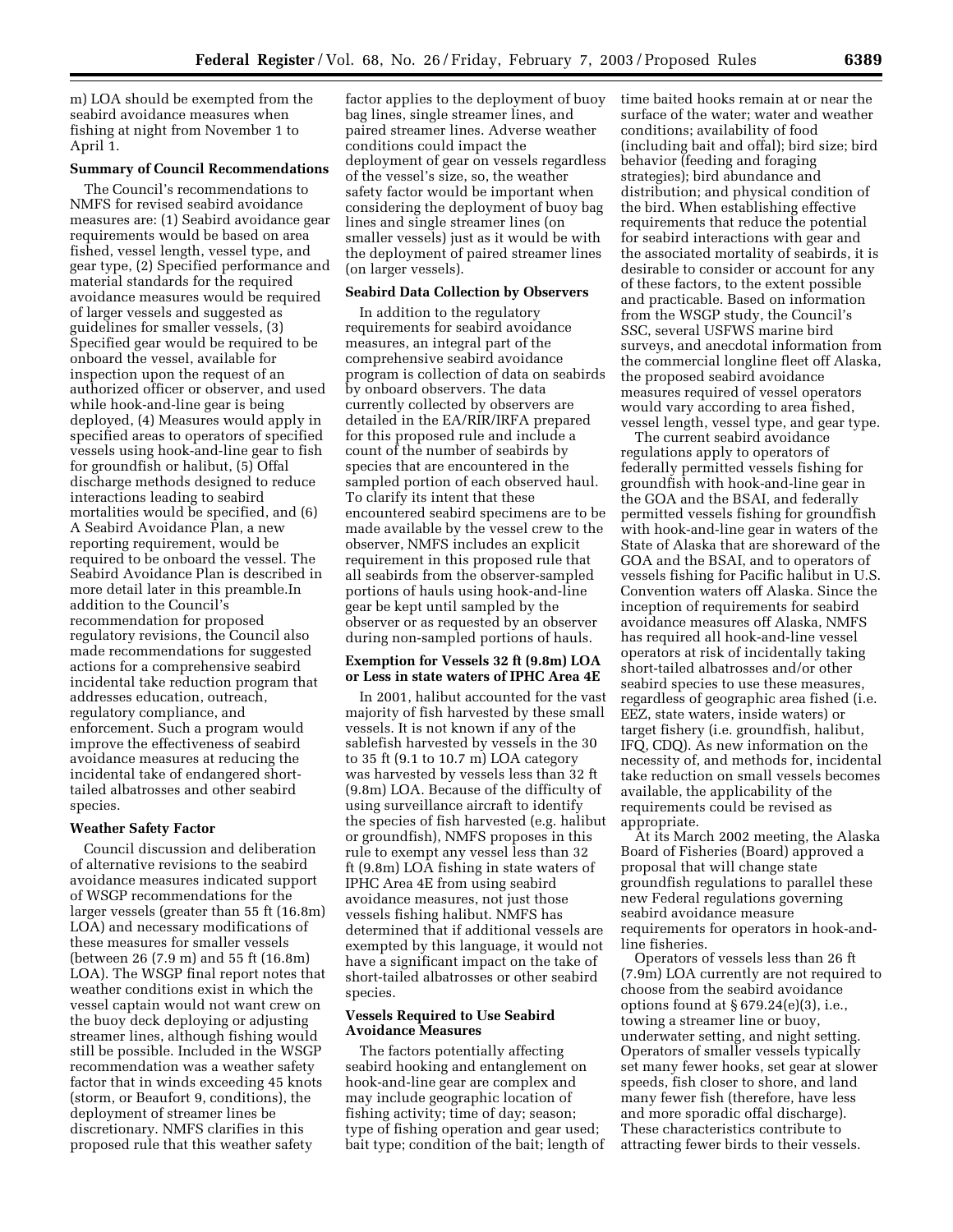Some evidence suggests that large vessels may attract more seabirds than do smaller vessels and experience a higher seabird incidental take rate (see Vessel Size Considerations in section 4.1.2 of the EA/RIR/IRFA for this action). This proposed rule would exempt operators of vessels 32 ft (9.8 m) LOA or less fishing for halibut, including those fishing for halibut and groundfish, in IPHC Area 4E within 0 to 3 nm from the required use of seabird avoidance measures. Of the 1,733 vessels that landed halibut and/or sablefish in the IFQ and CDQ programs, only 219 vessels landed halibut in IPHC Area 4E. Ninety-eight percent of those were vessels less than 32 ft (9.8 m) LOA. Those small vessels fishing in Area 4E landed 150,000 lb (68,039 kg) of halibut, all of the halibut harvested in Area 4E and less than one-third of 1 percent of the total annual harvest in 2001. These landings represent such a very small portion of the total harvest, that any associated incidental take of seabirds is insignificant to non-existent. Testimony from local fishermen from these Western Alaska communities in the CDQ Program indicate they are fishing in areas very close to shore and never take seabirds. Sighting of short-tailed albatrosses have not been reported in nearshore areas of Area 4E. A few sightings have occurred in the perimeter of the area, beyond the nearshore areas fished by these very small vessels. Survey or sightings information on other seabird species in the area is not currently available.

## **Proposed Seabird Avoidance Requirements**

NMFS proposes seabird avoidance measures that would apply to the operators of vessels using hook-and-line gear for (1) Pacific halibut in the IFQ and Community Development Quota (CDQ) management programs (0 to 200 nm), (2) IFQ sablefish in EEZ waters (3 to 200 nm) and waters of the State of Alaska (0 to 3 nm), except waters of Prince William Sound and areas in which sablefish fishing is managed under a State of Alaska limited entry program (Clarence Strait, Chatham Strait), and (3) Groundfish (except IFQ sablefish) with hook-and-line gear in the U.S. EEZ waters off Alaska (3–200 nm).

Operators of all applicable vessels using hook-and-line gear would be required to comply with the following bird line requirements:

For Applicable Vessels Operating in Inside Waters (NMFS Area 649, NMFS Area 659, and State Waters of Cook Inlet): (1) A minimum of 1 buoy bag line of a specified performance standard would be required of vessels greater

than 26 ft (7.9 m) LOA and less than or equal to 55 ft (16.8 m) LOA that are without masts, poles, or rigging, (2) A minimum of 1 buoy bag line of a specified performance standard is required of vessels greater than 26 ft (7.9 m) LOA and less than or equal to 32 ft (9.8 m) LOA and with masts, poles, or rigging, (3) A minimum of 1 streamer line of a specified performance standard is required of vessels greater than 32 ft (9.8 m) LOA and less than or equal to 55 ft (16.8 m) LOA and with masts, poles, or rigging, and (4) A minimum of 1 streamer line of a specified performance standard is required of vessels greater than 55 ft (16.8 m) LOA.

For Applicable Vessels Operating in the EEZ (not including NMFS Area 659): (1) A minimum of 1 buoy bag line of a specified performance standard and one other specified device is required of vessels greater than 26 ft (7.9 m) LOA and less than or equal to 55 ft (16.8 m) LOA that are without masts, poles, or rigging, (2) A minimum of 1 streamer line of a specified performance standard and one other specified device is required of vessels greater than 26 ft (7.9 m) LOA and less than or equal to 55 ft (16.8 m) LOA and with masts, poles, or rigging, and (3) Except for vessels using snap gear, a minimum of paired streamer lines of a specified performance standard is required of vessels greater than 55 ft (16.8 m) LOA.

For Applicable Vessels Using Snap Gear: (1) A minimum of 1 buoy bag line of a specified performance standard and one other specified device is required of vessels greater than 26 ft (7.9 m) LOA and less than or equal to 55 ft (16.8 m) LOA and that are without masts, poles, or rigging, (2) A minimum of 1 streamer line of a specified performance standard and one other specified device is required of vessels greater than 26 ft (7.9 m) LOA and less than or equal to 55 ft (16.8 m) LOA and with masts, poles, or rigging, and (3) A minimum of 1 streamer line of a specified performance standard is required of vessels greater than or equal to 55 ft (16.8 m) LOA and with masts, poles, or rigging.

Other seabird avoidance devices and methods include weights added to groundline, a buoy bag line or streamer line of specified performance standards, and strategic offal discharge to distract birds away from the setting of baited hooks, that is, discharge fish, fish parts (i.e. offal) or spent bait to distract seabirds away from the main groundline while setting gear.

# **Gear Performance and Material Standards**

Current information indicates that bird deterrent devices must be carefully

constructed with the deterrent purpose in mind if they are to be effective. Given the variability of vessel sizes and configurations in the hook-and-line fisheries off Alaska, a single set of specific construction standards for bird lines would not be universally effective or practical. To enhance the effectiveness and improve the enforcement of seabird avoidance measures, the proposed rule would specify the gear performance and material standards for larger vessels (vessels greater than or equal to 55 ft (16.8 m) LOA). Voluntary guidelines for gear performance and material standards for smaller vessels (vessels greater than or equal to 26 ft (7.9m) and less than 55 ft (16.8 m) LOA) are provided and vessel operators are encouraged to comply with them.

# **Proposed Standards for Larger (Vessels Greater than 55 ft (16.8 m) LOA) Vessels Paired Streamer Standard**

NMFS proposes that larger vessels deploy a minimum of two streamer lines while setting hook-and-line gear. Preferably, both streamer lines will be deployed prior to the first hook being set. At least one streamer line must be deployed before the first hook is set and both streamers must be fully deployed within 90 seconds. An exception to this standard would exist in conditions of wind speeds exceeding 30 knots (near gale or Beaufort 7 conditions), where it would be acceptable to fly a single streamer from the windward side of the vessel. In winds exceeding 45 knots (storm or Beaufort 9 conditions), the deployment of streamer lines would be discretionary. Further, streamer lines would have to be deployed in such a way that streamers are in the air for a minimum of 131.2 ft (40 m) aft of the stern for vessels under 100 ft (30.5 m) and 196.9 ft (60 m) aft of the stern for vessels 100 ft (30.5 m) or over. For vessels deploying gear from the stern, the streamer lines would have to be deployed from the stern, one on each side of the main groundline. For vessels deploying gear from the side, the streamer lines would have to be deployed from the stern, one over the main groundline and the other on one side of the main groundline.

Materials Standard:

NMFS proposes the following minimum streamer line specifications: (1) Length of 300 feet (91.4 m), (2) Spacing of streamers every 16.4 ft (5 m), and (3) Streamer material that is brightly colored, UV-protected plastic tubing or 3/8 inch polyester line or material of an equivalent density. An individual streamer must hang attached to the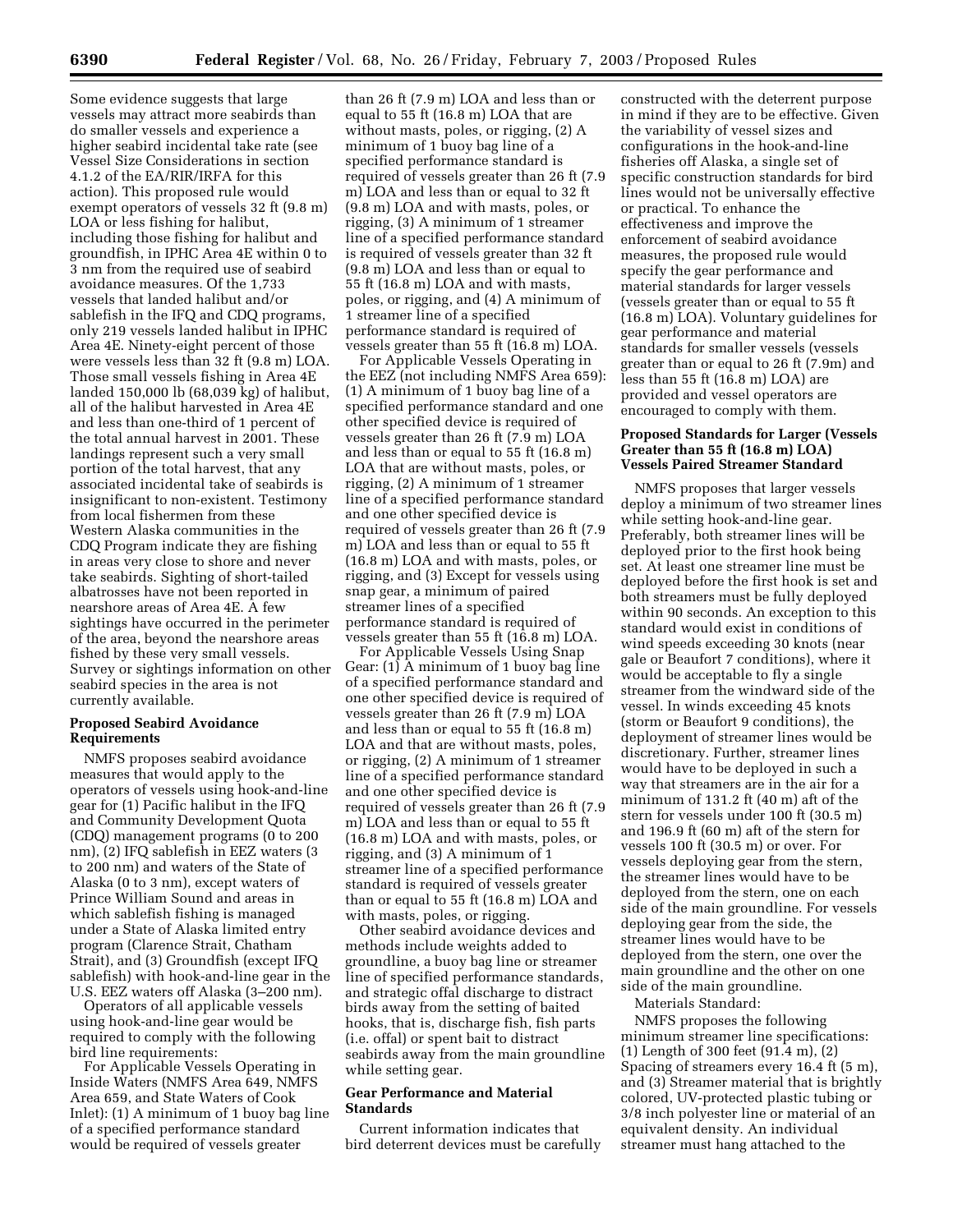mainline to 0.25 m above the waterline in the absence of wind.

#### **Snap Gear Streamer Standard**

For vessels using snap gear, a single streamer line (147.6 ft (45 m) length) deployed in such a way that streamers are in the air for 65.6 ft (20 m) aft of the stern and within 6.6 ft (2 m) horizontally of the point where the main groundline enters the water.

# **Guidelines for Standards for Smaller Vessels**

For vessels greater than 26 ft (7.9 m) and less than or equal to 55 ft (16.8 m) LOA, a performance standard would be voluntarily implemented as guidelines. If new information becomes available suggesting revised standards for smaller vessels, then these revised standards could be proposed as regulatory requirements.

Performance Guidelines for Bird Line Requirements are as follows:

#### **Buoy Bag Line Standard**

A buoy bag line (32.8 to 131.2 ft (10 to 40 m) length) is deployed so that it is within 6.6 ft (2 m) horizontally of the point where the main groundline enters the water. The buoy bag line must extend beyond the point where the main groundline enters the water.

#### **Single Streamer Standard**

A single streamer line must be deployed in such a way that streamers are in the air for a minimum of 131.2 ft (40 m) aft of the stern and within 6.6 ft (2 m) horizontally of the point where the main groundline enters the water.

Materials Standard:

NMFS proposes the following minimum streamer line specifications: (1) Length of 300 feet (91.4 m), (2) Spacing of streamers every 16.4 ft (5 m), and (3) Streamer material that is brightly colored, UV-protected plastic tubing or 3/8 inch polyester line or material of an equivalent density. An individual streamer must hang attached to the mainline to 0.25 m above the waterline in the absence of wind.

# **Snap Gear Streamer Guideline**

For vessels using snap gear, a single streamer line (147.6 ft (45 m) length) deployed in such a way that streamers are in the air for 65.6 ft (20 m) aft of the stern and within 6.6 ft (2 m) horizontally of the point where the main groundline enters the water.

The Council recommended that NMFS, WSGP, USFWS, and industry engage in a cooperative study during the first year of the program to determine if modification to the performance standard for small vessels is warranted.

In the summer of 2002, USFWS funded the WSGP to conduct such a study, in cooperation with NMFS. WSGP researchers worked with owner/ operators of small vessels (26 ft (7.9 m) to 55 ft (16.8 m) LOA) in several Alaska ports to test the sink rate of bird avoidance lines under the following scenarios: (1) Towing a single streamer line from small vessels with masts, poles, or rigging, while using conventional hook-and-line gear; (2) Towing a single buoy bag line from small vessels without masts, poles, or rigging, while using conventional hookand-line gear (e.g. vessels such as bow setters and stern setters); and (3) Towing a single streamer line from small vessels using snap gear. The results of this study will be used to evaluate the effectiveness of the guidelines that have been suggested by the Council. If warranted by the research, improvements could be made to the guidelines which could then be promulgated into regulations.

#### **Proposed Offal Requirements**

The offal discharge regulation would be amended to require that prior to offal discharge, embedded hooks would be removed from offal. Otherwise, scavenging birds could become hooked while feeding on discharged fish offal. Hooked birds could eventually suffer increased mortality. Removing embedded hooks prior to fish offal being discharged is one of the mitigation measures identified in the FAO's IPOA-S.

WSGP researchers observed on some cod vessels the continual discharge of residual bait and in some cases the discharge of offal through dedicated chutes or pipes at the stern during the set, directly over baited hooks. This attracted birds into the area where baits were sinking, aggravating seabird interactions with the gear (WSGP final report). Eliminating such directed discharge of residual bait or offal over sinking longlines would reduce the attractiveness of this area to birds and thus reduce the likelihood of birds attacking the bait and becoming hooked and drowning.

#### **Seabird Reporting Requirements**

Regulations at § 679.5(a)(7)(ix)(C)(*3*) currently require operators of catcher vessels or catcher/processor vessels using longline gear to report the bird avoidance gear deployed using bird avoidance gear codes at Table 19 of part 679. Because this proposed rule would revise the required seabird avoidance measures, the seabird avoidance codes at Table 19 of part 679 would be revised to reflect these changes.

#### **Proposed Seabird Avoidance Plan**

NMFS proposes a Seabird Avoidance Plan that would be written and onboard the vessel and would contain the following information: (1) Vessel name, (2) Master's name, (3) Type of bird avoidance measures utilized, (4) Positions and responsibilities of crew for deploying, adjusting, and monitoring performance of deployed gear, (5) Instructions/Diagrams outlining the sequence of actions required to deploy and retrieve the gear to meet specified performance standards, and (5) Procedures for strategic discharge of offal, if any. The Seabird Avoidance Plan would be prepared and signed by vessel operator. The vessel operator's signature would indicate the operator had read the plan, reviewed it with the vessel crew, made it available to the crew, and instructed vessel crew to read it. The Seabird Avoidance plan must be made available for inspection upon request by an authorized officer (USCG boarding officer, NMFS Enforcement Officer or other designated official) or an observer.

The objective of the Seabird Avoidance Plan is to ensure that vessel operators are aware of the issue of seabird incidental take and have developed an effective plan for using the required measures on their vessels to avoid and reduce any seabird incidental take.

All seabirds from the observersampled portions of hauls using hookand-line gear would be kept until sampled by the observer or as requested by an observer during non-sampled portions of hauls. The purpose of this proposed requirement is to assure that incidentally taken birds are accurately accounted for in observer reports.

# **Use of Multiple Seabird Avoidance Measures**

Many sources acknowledge that using seabird avoidance measures in combination may be more effective in reducing incidental take. NMFS regulations for Alaska have reflected this multi-use concept. One example would be measures to sink baited gear quickly (line weighting), used in conjunction with surface deterrents (e.g. streamer lines, buoy bag lines) that are designed to prevent seabirds from accessing areas where baited hooks may be temporarily available. Current regulations allow for night-setting and use of a lining tube (device that deploys hook-and-line gear below the water's surface) as sole seabird avoidance measures. Tests conducted in the WSGP research study indicate that the incidental catch of fulmars and the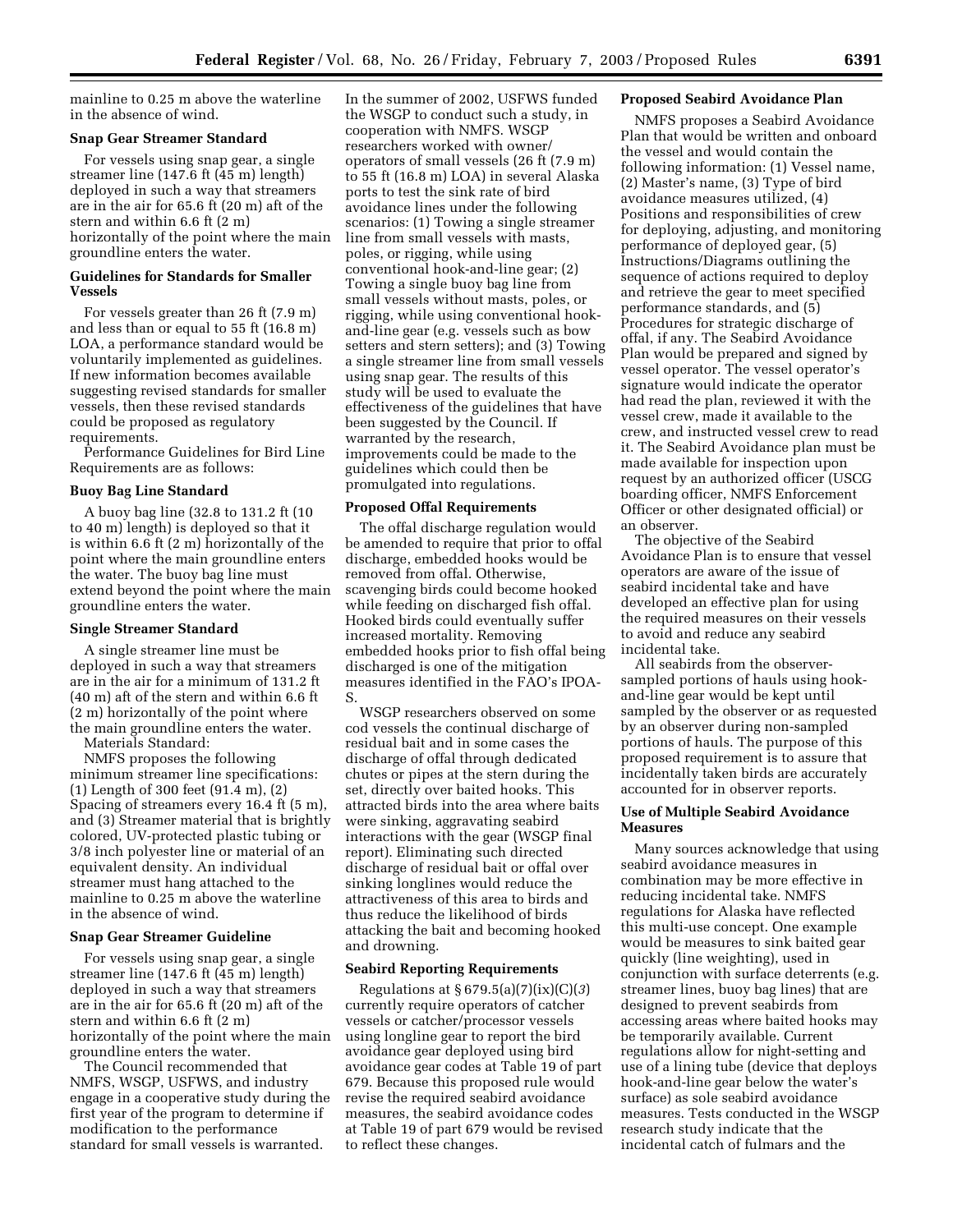attack rate of Laysan albatrosses actually increased during night-time sets. Similarly, the use of a line shooter (hydraulic device designed to set lines at a speed slightly faster than the vessel's speed during setting) in the 1999 Pacific cod fishery was the only deterrent that significantly increased the rate of seabird incidental catch. Because lining tube performance was variable and limited by a number of factors, and because the device is costly and inappropriate for some vessels, the lining tube was not recommended to be used as a sole seabird avoidance measure. Therefore, under this proposed rule these three measures or methods (night-setting, line shooter, lining tube) would not be allowed for use as sole seabird avoidance measures and if used, must be accompanied by an additional required seabird avoidance measure.

# **Applicability of Seabird Avoidance Regulations While Fishing for CDQ Halibut**

Paragraphs § 679.32(f)(2)(v) and § 679.42(b)(2) would require use of seabird avoidance measures on all vessels of a specified length that are fishing in U.S. Convention waters off Alaska for Pacific halibut, whether the vessels are engaged in IFQ fisheries or CDQ fisheries. At the time the seabird avoidance measures were required in the Pacific halibut fishery (63 FR 11161, March 6, 1998), the fixed gear halibut CDQ allocations were managed as part of the IFQ program and implementing regulations were codified at Part 679 Subpart D (§ 679.40). In 1999, regulations governing halibut CDQ fishing were revised to clarify which elements of the halibut IFQ regulations applied to the halibut CDQ fishery (64 FR 20210 April 26, 1999). These regulations are found at § 679.30 and inadvertently did not include reference to the seabird avoidance gear and methods requirements.

Paragraph  $§ 679.32(f)(2)(v)$  would be amended by adding the phrase ''and seabird avoidance requirements at § 679.42(b)(2)'' so that it reads as follows: ''The CDQ group, vessel owner or operator, and registered buyer must comply with all of the IFQ prohibitions at § 679.7(f) and seabird avoidance requirements at  $\S 679.42(b)(2)$ ".

Paragraph § 679.42(b)(2) would be amended by adding the phrase ''CDQ halibut'' so that it reads as follows: ''Seabird avoidance gear and methods. The operator of a vessel using gear authorized at § 679.2 while fishing for IFQ halibut, CDQ halibut, or hook-andline gear while fishing for IFQ sablefish must comply with requirements for

seabird avoidance gear and methods set forth at § 679.24(e).''

#### **Proposed Definitions at § 679.2**

Definitions are proposed at § 679.2 for two previously undefined terms: ''snap gear'' (as a type of ''authorized fishing gear'') and ''seabird.'' These proposed definitions pertain specifically to seabirds incidentally taken during fishing operations using hook-and-line gear and are necessary for the clarity of the proposed regulations for seabird avoidance measures.

# **Proposed Respecification of Paragraphs at § 679.24(e)**

Seabird avoidance requirements currently in  $\S 679.24$  (e)(2)(i), (ii), and (iii) would be redesignated as paragraphs  $(e)(2)(iv)$ ,  $(e)(2)(v)(A)$ , and (e)(2)(vi). These requirements will be retained and call for operators of specified vessels to conduct fishing operations in the following manner: (i) use hooks that when baited, sink as soon as they are put in the water; and (ii) if offal is discharged while gear is being set or hauled, it must be discharged in a manner that distracts seabirds from baited hooks, to the extent practicable. The discharge site on board a vessel must be either aft of the hauling station or on the opposite side of the vessel from the hauling station; and (iii) make every reasonable effort to ensure that birds brought on board alive are released alive and that wherever possible, hooks are removed without jeopardizing the life of the birds.

#### **Classification**

At this time, NMFS has not determined that the regulatory amendment this rule would implement is consistent with the national standards of the Magnuson-Stevens Act and other applicable laws. NMFS, in making that determination, will take into account the data, views, and comments received during the comment period.

This proposed rule has been determined to be not significant for purposes of Executive Order 12866.

NMFS prepared an IRFA that describes the impact this proposed rule, if adopted, would have on small entities. Most catcher vessels and some catcher/processors harvesting groundfish and halibut off Alaska meet the definition of a small entity under the Regulatory Flexibility Act (RFA). In 2000, the total number of catcher vessels and catcher/processors using hook-andline gear that caught groundfish off Alaska was 1,004 and 44, respectively. These numbers account for the vessels that operated in both the BSAI and GOA. Of these, approximately 1,006

would be subject to the revised seabird avoidance measures and would be considered to be small entities. In 2000, 1,694 vessels landed halibut from U.S. Convention waters off Alaska, and approximately 1,294 vessels landing halibut would be subject to the revised seabird measures (and assumed to be 'small" under RFA criteria).

To the extent that any of these vessels are partners with CDQ groups, the proposed rule could indirectly impact the six CDQ groups representing the 65 western Alaska communities that are eligible for the CDQ Program. The CDQ groups and the communities they represent all are small entities under the RFA. To the degree that CDQ vessels can pass along costs to CDQ groups, this would reduce the direct impact on the vessels themselves, but only by redistributing these impacts among the broader universe of ''small entities''.

Under the proposed rule, the measures required of all applicable vessels over 26 ft (7.9 m) LOA would be expected to be of minimal cost. A bird streamer line is estimated to cost \$50 to \$250 and line weights represent a variable cost depending upon the necessary amount of weights to sink the baited hooks. Procedural or operational changes may be required in fishing operations.

The incidental take limit for shorttailed albatrosses could be exceeded during longline fishing operations. If the regulatory revisions under the proposed rule improve and strengthen the current seabird avoidance measures, then the likelihood of encountering and taking a short-tailed albatross would be reduced. Therefore, the likelihood of a fishery closure and its ensuing economic impacts would be reduced. If the anticipated take of short-tailed albatrosses was exceeded in either the groundfish fishery or the halibut fishery, the actual economic impacts resulting from a modification of the reasonable and prudent measures established to minimize take of short-tailed albatrosses would depend upon the revised measures, which could range from measures proposed in this rule to closures. The economic impact of fishery closures would depend upon the length of time of the closed period and the extent of the closure. The 1999 exvessel value of the Pacific cod fishery for hook-and-line gear was estimated at approximately \$72 million, approximately \$71 million for the sablefish fishery, and totaled approximately \$150 million for all groundfish species caught with hookand-line gear. The 2000 exvessel value of the Pacific halibut fishery was estimated at \$67 million. Such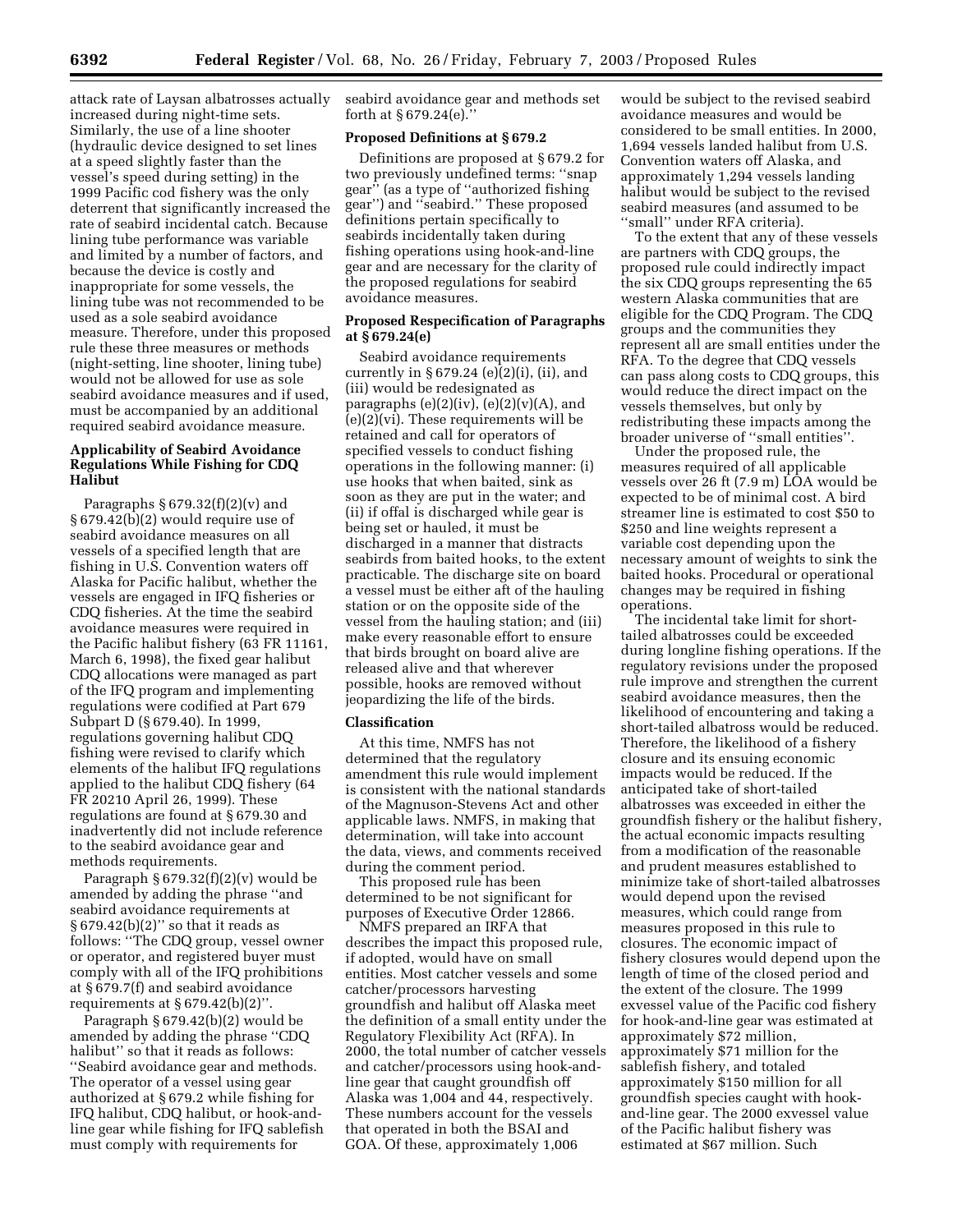economic impacts on small entities could result in a substantial reduction in annual gross revenues and could, therefore, potentially have a significant adverse economic impact on a substantial number of small entities. Data are currently not available upon which to draw net revenue conclusions about these probable effects.

The Council considered recommending performance standards for seabird avoidance measures used on vessels greater than 26 ft (7.9 m) LOA and less than or equal to 55 ft (16.8 m) LOA. Until further information becomes available, performance standards for these smaller vessels are suggested only as guidelines at this time.

Alternatives to the proposed seabird avoidance measures were also considered. The status quo alternative, while posing no additional burden on small entities, would not alter the operations of the hook-and-line fisheries in ways that would significantly reduce the potential for the incidental take of seabirds. The second alternative to the proposed action is based on the Councils recommendation for revisions to seabird avoidance measures in 1999. Those recommendations would have revised existing regulations to require weighted groundlines, the deployment of bird scaring lines when a lining tube was used for the deployment of gear at depth, and an exemption for small vessels (<35 ft (10.7 m)). The proposed seabird avoidance measures are preferred to this second alternative because they specifically address performance and material standards for bird scaring lines, which the second alternative does not. The correct design and deployment of bird scaring lines are known to improve the effectiveness of these seabird avoidance devices. The third alternative to the preferred includes revisions to the existing regulations, based on recommendations from a two-year research study conducted by the WSGP on the effectiveness of seabird avoidance measures and includes all of the measures of the proposed alternative, except that there is no consideration for smaller vessels. Consequently, the third alternative would not mitigate the impacts on small entities. The improvements made to the existing seabird avoidance measures are expected to be much greater under the proposed action than with any of the other alternatives that were considered and evaluated.

This proposed rule contains a collection-of-information requirement subject to review and approval by the Office of Management and Budget (OMB) under the Paperwork Reduction

Act (PRA). The requirement for a Seabird Avoidance Plan has been submitted to OMB for approval. Public reporting burden for this collection of information is estimated to average 8 hours per response, including the time for reviewing instructions, searching existing data sources, gathering and maintaining the data needed, and completing and reviewing the collection of information. The following information would be collected from vessel operators: type of seabird avoidance measure used; description of each crew station's function for all tasks related to deploying, adjusting, and monitoring the performance of deployed seabird avoidance measures; diagrams and/or descriptions of the sequence of actions taken by the crew to deploy and retrieve the seabird avoidance measures.

Public comment is sought regarding: whether this proposed collection of information is necessary for the proper performance of the functions of the agency, including whether the information shall have practical utility; the accuracy of the burden estimate; ways to enhance the quality, utility, and clarity of the information to be collected; and ways to minimize the burden of the collection of information, including through the use of automated collection techniques or other forms of information technology. Send comments on these or any other aspects of the collection of information to NMFS at the **ADDRESSES** above, and to OMB at the Office of Information and Regulatory Affairs, Office of Management and Budget, Washington, DC. 20503 (Attention: NOAA Desk Officer).

Notwithstanding any other provision of the law, no person is required to respond to, nor shall any person be subject to a penalty for failure to comply with, a collection of information subject to the requirements of the PRA, unless that collection of information displays a currently valid OMB Control Number.

A copy of the EA/RIR/IRFA can be obtained from NMFS (see **ADDRESSES**).

# **List of Subjects in 50 CFR Part 679**

Alaska, Fisheries, Recordkeeping and reporting requirements.

Dated: January 31, 2003.

#### **Rebecca Lent,**

*Deputy Assistant Administrator for Regulatory Programs, National Marine Fisheries Service.*

For the reasons discussed in the preamble, 50 CFR part 679 is proposed to be amended as follows:

## **PART 679—FISHERIES OF THE EXCLUSIVE ECONOMIC ZONE OFF ALASKA**

1. The authority citation for 50 CFR part 679 continues to read as follows:

**Authority:** 16 U.S.C. 773 *et seq.*, 1801 *et seq.*, and 3631 *et seq.*

2. In § 679.2 the definition for ''snap gear'' under ''authorized fishing gear'' is added and the definition for ''seabird'' is added in alphabetical order to read as follows:

#### **§ 679.2 Definitions.**

\* \* \* \* \*

*Authorized fishing gear*\* \* \*

(17) *Snap gear* means a type of hookand-line gear where the hook and gangion are attached to the groundline using a mechanical fastener or snap.

\* \* \* \* \* *Seabird* means those bird species that habitually obtain their food from the sea below the low water mark.

3. In § 679.24, paragraph (e) is revised as follows:

## **§ 679.24 Gear limitations.**

\* \* \* \* \*

\* \* \* \* \* (e) *Seabird avoidance program for vessels fishing with hook-and-line gear*—(1) *Applicability*. The operator of a vessel that is longer than 26 ft (7.9 m) LOA fishing with hook-and-line gear must comply with the seabird avoidance requirements as specified in paragraphs (e)(2) through (e)(4) of this section while fishing for:

(i) IFQ halibut or CDQ halibut,

(ii) IFQ sablefish, and

(iii) Groundfish in the EEZ off Alaska.

(2) *Seabird Avoidance Requirements*. The operator of a vessel described in paragraph (e)(1) of this section must:

(i) *Gear onboard*. Have onboard the vessel the seabird avoidance gear as specified in paragraph (e)(4) of this section;

(ii) *Gear inspection*. Upon request by an authorized officer or observer, make the seabird avoidance gear available for inspection;

(iii) *Gear use*. Use seabird avoidance gear as specified in paragraph (e)(4) of this section that meets performance and material standards as specified in paragraph (e)(5) of this section, while hook-and-line gear is being deployed.

(iv) *Sink baited hooks*. Use hooks that when baited, sink as soon as they are put in the water.

(v) *Offal discharge.* (A) If offal is discharged while gear is being set or hauled, discharge offal in a manner that distracts seabirds from baited hooks, to the extent practicable. The discharge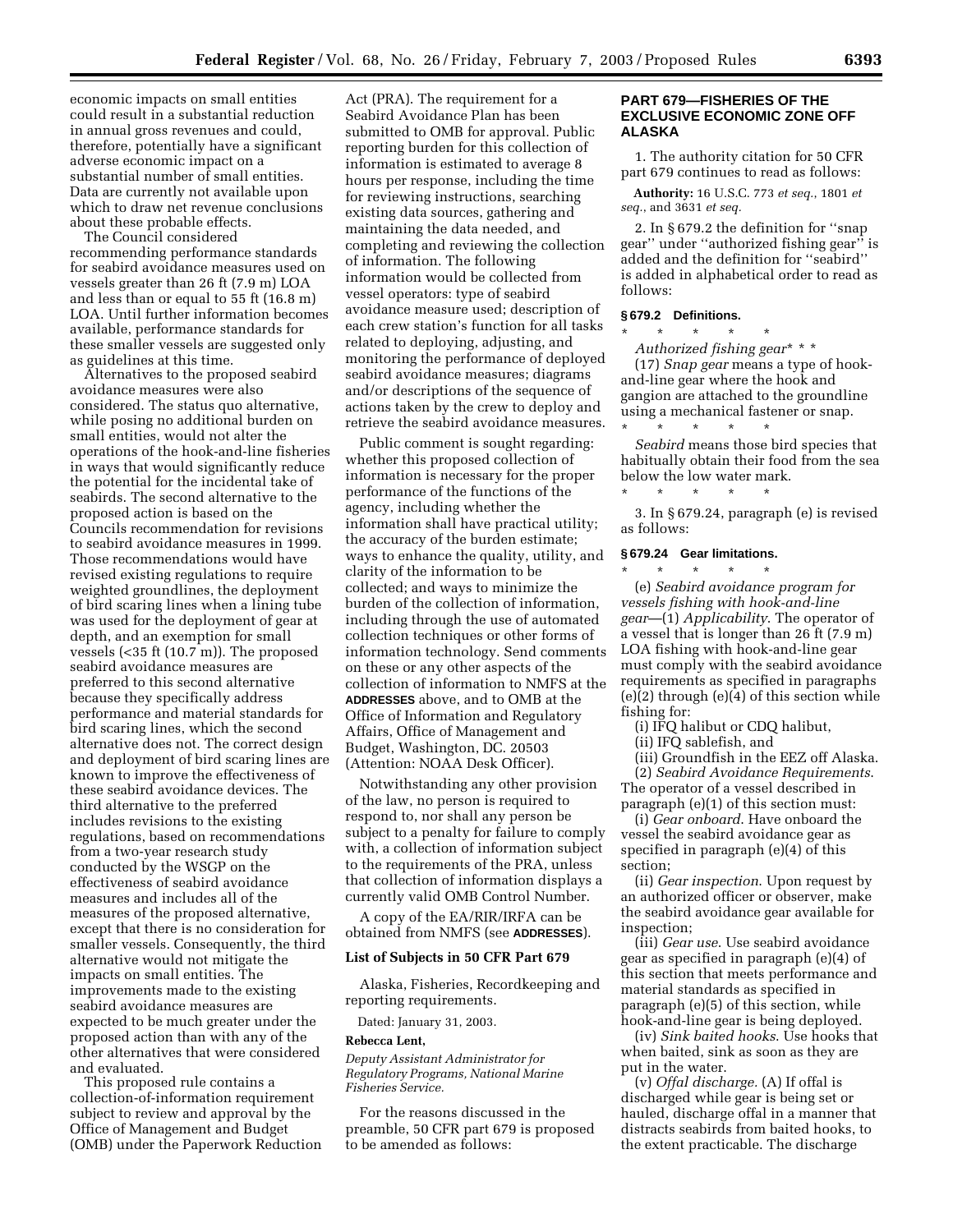site on board a vessel must be either aft of the hauling station or on the opposite side of the vessel from the hauling station.

(B) Remove hooks from any offal that is discharged.

(C) Eliminate directed discharge through chutes or pipes of residual bait or offal from the stern of the vessel while setting gear. This does not include baits falling off the hook or offal discharges from other locations that parallel the gear and subsequently drift into the wake zone well aft of the vessel.

(D) For vessels not deploying gear from the stern, eliminate directed discharge of residual bait or offal over sinking hook-and-line gear while gear is being deployed.

(vi) *Safe release of seabirds*. Make every reasonable effort to ensure birds brought on board alive are released alive and that, wherever possible, hooks are removed without jeopardizing the life of the birds.

(3) *Seabird Avoidance Plan*. A Seabird Avoidance Plan must:

(i) Be written, current, and onboard the vessel.

(ii) Contain the following information: (A) Vessel Name.

(B) Master's Name.

(C) Type of bird avoidance measures

utilized. (D) Positions and responsibilities of crew for deploying, adjusting, and monitoring performance of deployed gear.

(E) Instructions and/or diagrams outlining the sequence of actions required to deploy and retrieve the gear to meet specified performance standards.

(F) Procedures for strategic discharge of offal, if any.

(G) The NMFS ''Seabird Avoidance Plan'' form completed and signed by vessel operator. Vessel operator's signature shall indicate the operator has read the plan, reviewed it with the vessel crew, made it available to the crew, and has instructed the vessel crew to read it.

(iii) Be made available for inspection upon request by an authorized officer or observer.

(4) *Seabird Avoidance Gear Requirements*. (also see Table 20 of this part.) The operator of a vessel identified in paragraph (e)(1) of this section must comply with the following requirements:

(i) While fishing with hook-and-line gear other than snap gear in NMFS Reporting Area 649 (Prince William Sound), 659 (Eastern GOA Regulatory Area, Southeast Inside District), or state waters of Cook Inlet:

(A) A minimum of 1 buoy bag line as specified in paragraph (e)(5)(i) of this

section must be used by vessels greater than 26 ft (7.9 m) LOA and less than or equal to 55 ft (16.8 m) LOA without masts, poles, or rigging.

(B) A minimum of 1 buoy bag line as specified in paragraph (e)(5)(i) of this section must be used by vessels greater than 26 ft (7.9 m) LOA and less than or equal to 32 ft (9.8 m) LOA with masts, poles, or rigging.

(C) A minimum of a single streamer line as specified in paragraph (e)(5)(ii)(B) of this section must be used by vessels greater than 32 ft (9.8 m) LOA and less than or equal to 55 ft (16.8 m) LOA with masts, poles, or rigging.

(D) A minimum of a single streamer line of a standard as specified in paragraph (e)(5)(ii) of this section must be used by vessels greater than 55 ft (16.8 m) LOA.

(ii) While fishing with hook-and-line gear other than snap gear in Federal waters (EEZ) not including NMFS Area 659.

(A) A minimum of 1 buoy bag line as specified in paragraph (e)(5)(i) of this section and one other device as specified in paragraph (e)(6) of this section must be used by vessels greater than 26 ft (7.9 m) LOA and less than or equal to 55 ft (16.8 m) LOA without masts, poles, or rigging.

(B) A minimum of a single streamer line as specified in paragraph (e)(5)(ii)(B) of this section and one other device as specified in paragraph (e)(6) of this section must be used by vessels greater than 26 ft (7.9 m) LOA and less than or equal to 55 ft (16.8 m) LOA with masts, poles, or rigging.

(C) A minimum of paired streamer lines of a standard as specified in paragraph (e)(5)(iii) of this section must be used by vessels greater than 55 ft (16.8 m) LOA.

(iii) While fishing with snap gear. (A) A minimum of 1 buoy bag line as specified in paragraph (e)(5)(i) of this section and one other device as specified in paragraph (e)(6) of this section must be used by vessels greater than 26 ft (7.9 m) LOA and less than or equal to 55 ft (16.8 m) LOA without masts, poles, or rigging.

(B) A minimum of a single streamer line as specified in paragraph  $(e)(5)(iv)(B)$  of this section and one other device as specified in paragraph (e)(6) of this section must be used by vessels greater than 26 ft (7.9 m) LOA and less than or equal to 55 ft (16.8 m) LOA with masts, poles, or rigging.

(C) A minimum of a single streamer line of a standard as specified in paragraph (e)(5)(iv) of this section and one other device as specified in paragraph (e)(6) of this section must be used by vessels greater 55 ft (16.8 m) LOA with masts, poles, or rigging.

(5) *Seabird Avoidance Gear Performance and Material Standards*. (i) Buoy Bag Line Weather Exception—In winds exceeding 45 knots (storm or Beaufort 9 conditions), the use of a buoy bag line is discretionary.

(ii) *Single Streamer Standard*. (A) A single streamer line must:

(*1*) Be a minimum of 300 feet (91.4 m) in length;

(*2*) Have streamers spaced every 16.4 ft (5 m);

(*3*) Be deployed before the first hook is set in such a way that streamers are in the air for a minimum of 131.2 ft (40 m) aft of the stern and within 6.6 ft (2 m) horizontally of the point where the main groundline enters the water.

(*4*) Have individual streamers that hang attached to the mainline to 9.8 in (0.25 m) above the waterline in the absence of wind.

(*5*) Have streamers constructed of material that is brightly colored, UVprotected plastic tubing or 3/8 inch polyester line or material of an equivalent density.

(B) *Weather Exception*. In winds exceeding 45 knots (storm or Beaufort 9 conditions), the use of a single streamer line is discretionary.

(iii) *Paired Streamer Standard*. (A) At least one streamer line must be deployed before the first hook is set and two streamer lines must be fully deployed within 90 seconds.

(B) *Weather Exceptions*. In conditions of wind speeds exceeding 30 knots (near gale or Beaufort 7 conditions), a single streamer must be deployed from the windward side of the vessel. In winds exceeding 45 knots (storm or Beaufort 9 conditions), the use of paired streamer lines is discretionary.

(C) Streamer lines must. (*1*) Be deployed in such a way that streamers are in the air for a minimum of 131.2 ft (40 m) aft of the stern for vessels under 100 ft (30.5 m) and 196.9 ft (60 m) aft of the stern for vessels 100 ft (30.5 m) or over;

(*2*) Be a minimum of 300 feet (91.4 m) in length;

(*3*) Have streamers spaced every 16.4 ft (5 m);

(*4*) For vessels deploying hook-andline gear from the stern, the streamer lines must be deployed from the stern, one on each side of the main groundline.

(*5*) For vessels deploying gear from the side, the streamer lines must be deployed from the stern, one over the main groundline and the other on one side of the main groundline.

(*6*) Have individual streamers that hang attached to the mainline to 9.8 in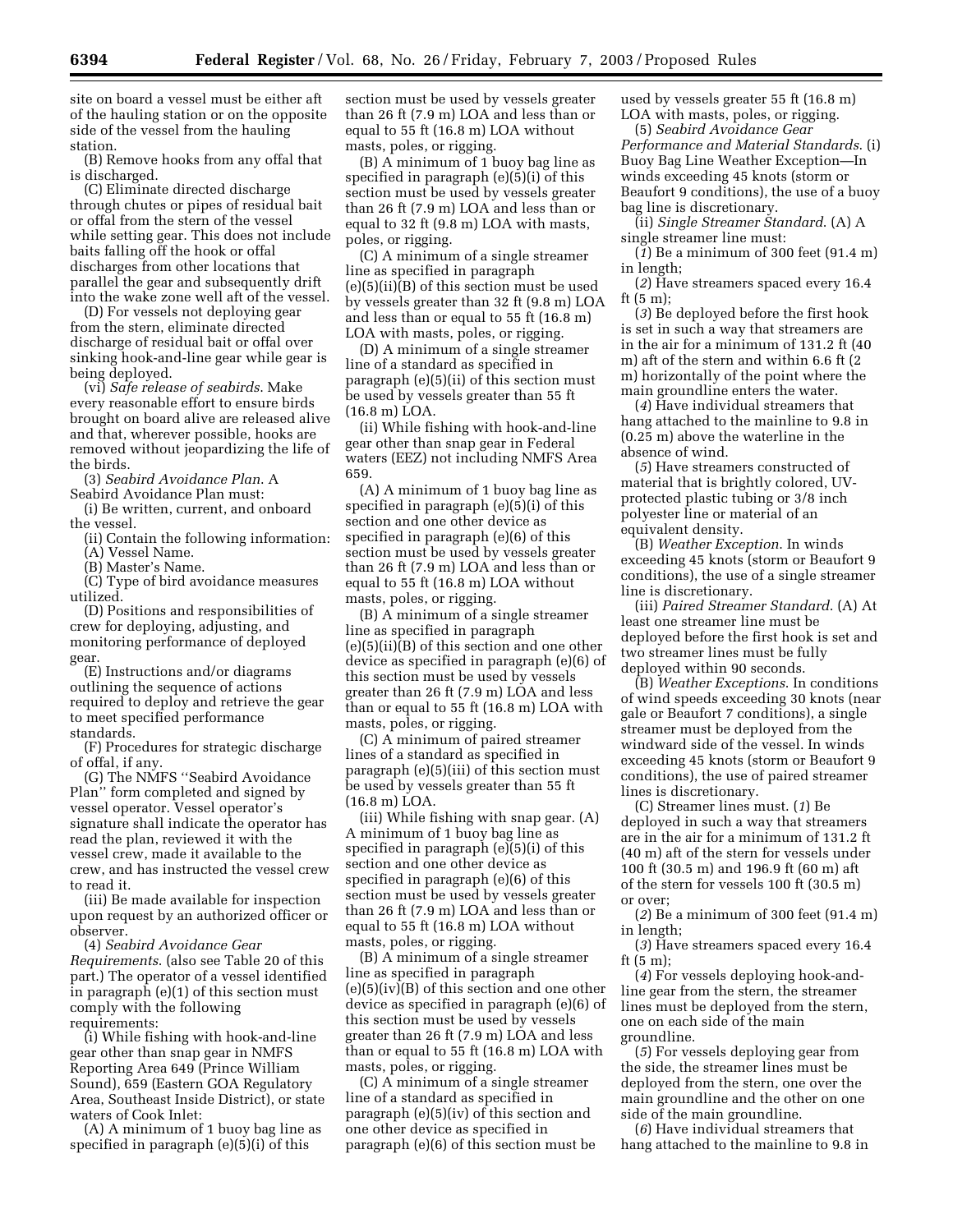(0.25 m) above the waterline in the absence of wind.

(*7*) Have streamers constructed of material that is brightly colored, UVprotected plastic tubing or 3/8 inch polyester line or material of an equivalent density.

(iv) *Snap Gear Streamer Standard*. (A) For vessels using snap gear, a single streamer line must:

(*1*) Be deployed before the first hook is set in such a way that streamers are in the air for 65.6 ft (20 m) aft of the stern and within 6.6 ft (2 m) horizontally of the point where the main groundline enters the water.

(*2*) Have a minimum length of 147.6 ft (45 m).

(B) *Weather Exception*. In winds exceeding 45 knots (storm or Beaufort 9 conditions), the use of a single streamer line is discretionary.

(6) *Other Seabird Avoidance Devices and Methods* as required at paragraphs  $(e)(4)(ii)(A)$  and  $(B)$  and  $(e)(4)(iii)$  of this section include the following:

(i) Add weights to groundline.

(ii) Use a buoy bag line or single streamer line, of standards as appropriate and as specified in paragraph (e)(5) of this section.

(iii) Strategic offal discharge to distract birds away from the setting of baited hooks. Discharge fish, fish parts (i.e. offal) or spent bait.

(7) *Other methods*. The following measures or methods must be accompanied by the applicable seabird avoidance gear requirements as specified in paragraph (e)(4) of this section:

(i) Night-setting,

(ii) Line shooter, or

(iii) Lining tube.

(8) *Seabird Avoidance Exemption*. Nothwithstanding any other paragraph in this part, operators of vessels 32 ft (9.8 m) LOA or less using hook-and-line gear in IPHC Area 4E in waters shoreward of the EEZ are exempt from seabird avoidance regulations.

4. In § 679.32, paragraph (f)(2)(vi) is added to read as follows:

## **§ 679.32 Groundfish and halibut CDQ catch monitoring.**

- \* \* \* \* \* (f) \* \* \*
- $(2) * * * *$

(vi) The CDQ group, and vessel owner or operator must comply with all of the seabird avoidance requirements at  $§ 679.42(b)(2).$ \* \* \* \* \*

5. In § 679.42, paragraph (b)(2) is revised to read as follows:

**§ 679.42 Limitations on use of QS and IFQ.**

\* \* \* \* \* (b) \* \* \*

(2) *Seabird avoidance gear and methods*. The operator of a vessel using gear authorized at § 679.2 while fishing for IFQ halibut, CDQ halibut, or hookand-line gear while fishing for IFQ sablefish must comply with requirements for seabird avoidance gear and methods set forth at § 679.24(e).

6. In § 679.50, paragraph (f)(1)(viii)(F) is added to read as follows:

**§ 679.50 Groundfish Observer Program applicable through December 31, 2007.**

\* \* \* \* \* (f) \* \* \*

\* \* \* \* \*

- $(1) * * * *$
- (viii)  $* * *$

(F) Collecting all seabirds that are incidentally taken on the observersampled portions of hauls using hookand-line gear or as requested by an observer during non-sampled portions of hauls.

\* \* \* \* \*

7. In part 679, table 19 is revised and table 20 to part 679 is added to read as follows:

**BILLING CODE 3510–22–S**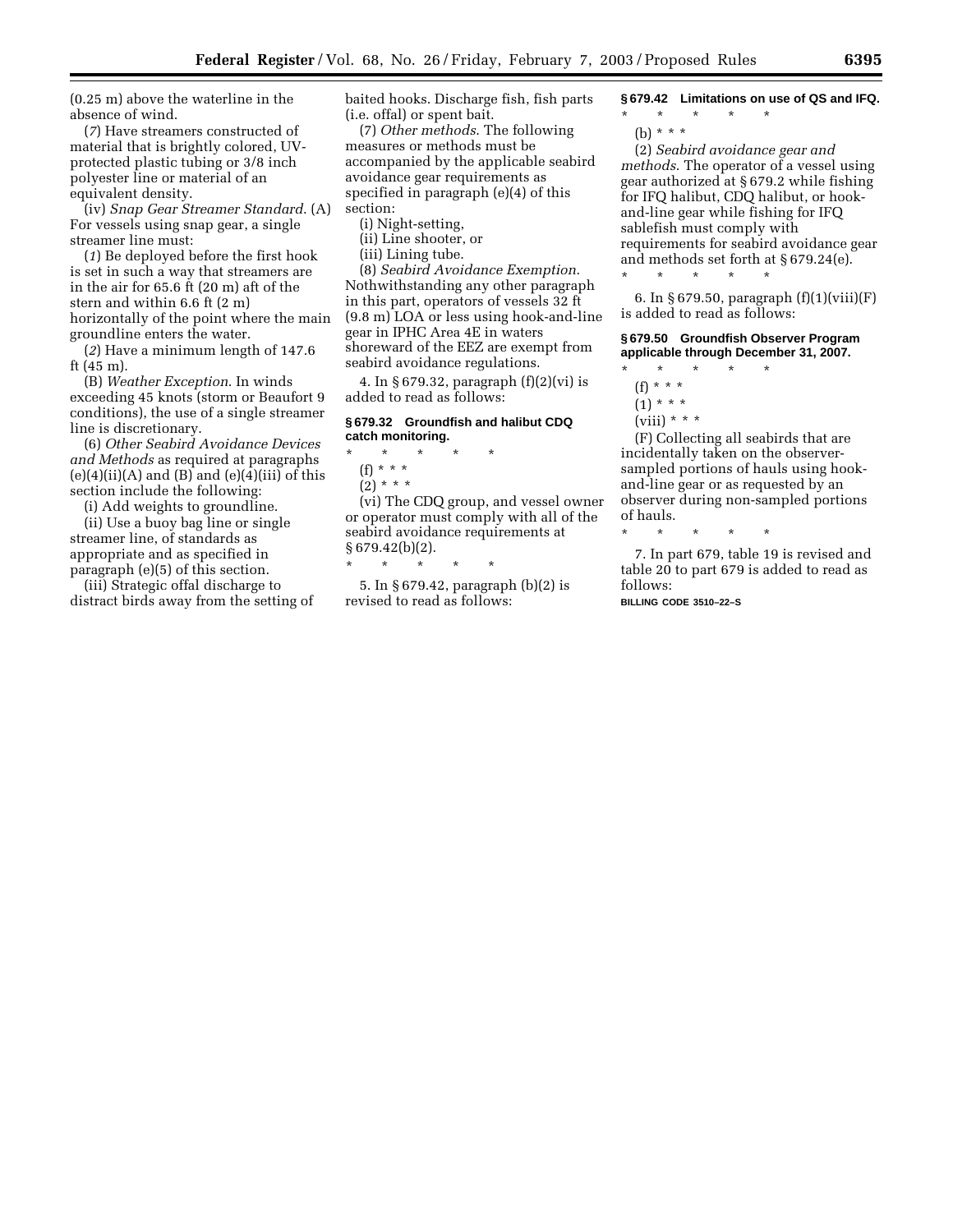Ξ

# Table 19 to Part 679. Seabird Avoidance Gear Codes

| <b>VESSEL LOGBOOK</b>                                                        |                                                                                                         |  |
|------------------------------------------------------------------------------|---------------------------------------------------------------------------------------------------------|--|
| <b>CODE</b>                                                                  | SEABIRD AVOIDANCE GEAR OR METHOD.                                                                       |  |
| 1                                                                            | Paired Streamer Lines: Used during deployment of hook-and-line gear to prevent birds from taking        |  |
|                                                                              | hooks. Two streamer lines used, one on each side of the main groundline. Each streamer line consists    |  |
|                                                                              | of three components: a length of line, streamers attached along a portion of the length and one or more |  |
|                                                                              | float devices at the terminal end. See performance and material standards at § 679.24(e)(5)(iii).       |  |
| $\overline{2}$                                                               | Single Streamer Line: Used during deployment of hook-and-line gear to prevent birds from taking         |  |
|                                                                              | hooks. The streamer line consists of three components: a length of line, streamers attached along a     |  |
|                                                                              | portion of the length and one or more float devices at the terminal end. See performance and material   |  |
|                                                                              | standards at § $679.24(e)(5)(ii)$ .                                                                     |  |
| 3                                                                            | Single Streamer Line, used with Snap Gear: Used during the deployment of snap gear to prevent birds     |  |
|                                                                              | from taking hooks. The streamer line consists of three components: a length of line, streamers attached |  |
|                                                                              | along a portion of the length and one or more float devices at the terminal end. See performance and    |  |
|                                                                              | material standards at $\S$ 679.24(e)(5)(iv).                                                            |  |
| $\overline{4}$                                                               | Buoy Bag Line: Used during the deployment of hook-and-line gear to prevent birds from taking hooks.     |  |
|                                                                              | A buoy bag line consists of two components: a length of line (without streamers attached) and one or    |  |
|                                                                              | more float devices at the terminal end. See performance and material standards at § $679.24(e)(5)(i)$ . |  |
| Other Device used in conjunction with Single Streamer Line or Buoy Bag Line. |                                                                                                         |  |
| 5                                                                            | Add weights to groundline: Applying weights to the groundline for the purpose of sinking the hook-      |  |
|                                                                              | and-line gear more quickly and preventing seabirds from accessing the baited hooks.                     |  |
| 6                                                                            | Additional Buoy Bag Line or Single Streamer Line: Using a second buoy bag line or streamer line for     |  |
|                                                                              | the purpose of enhancing the effectiveness of these deterrent devices at preventing seabirds from       |  |
|                                                                              | accessing baited hooks.                                                                                 |  |
| 7                                                                            | Strategic Offal Discharge: Discharging fish, fish parts (i.e. offal) or spent bait for the purpose of   |  |
|                                                                              | distracting seabirds away from the main groundline while setting gear.                                  |  |
|                                                                              | Additional Device Used.                                                                                 |  |
| 8                                                                            | Night Fishing: Setting hook-and-line gear during dark (night time hours).                               |  |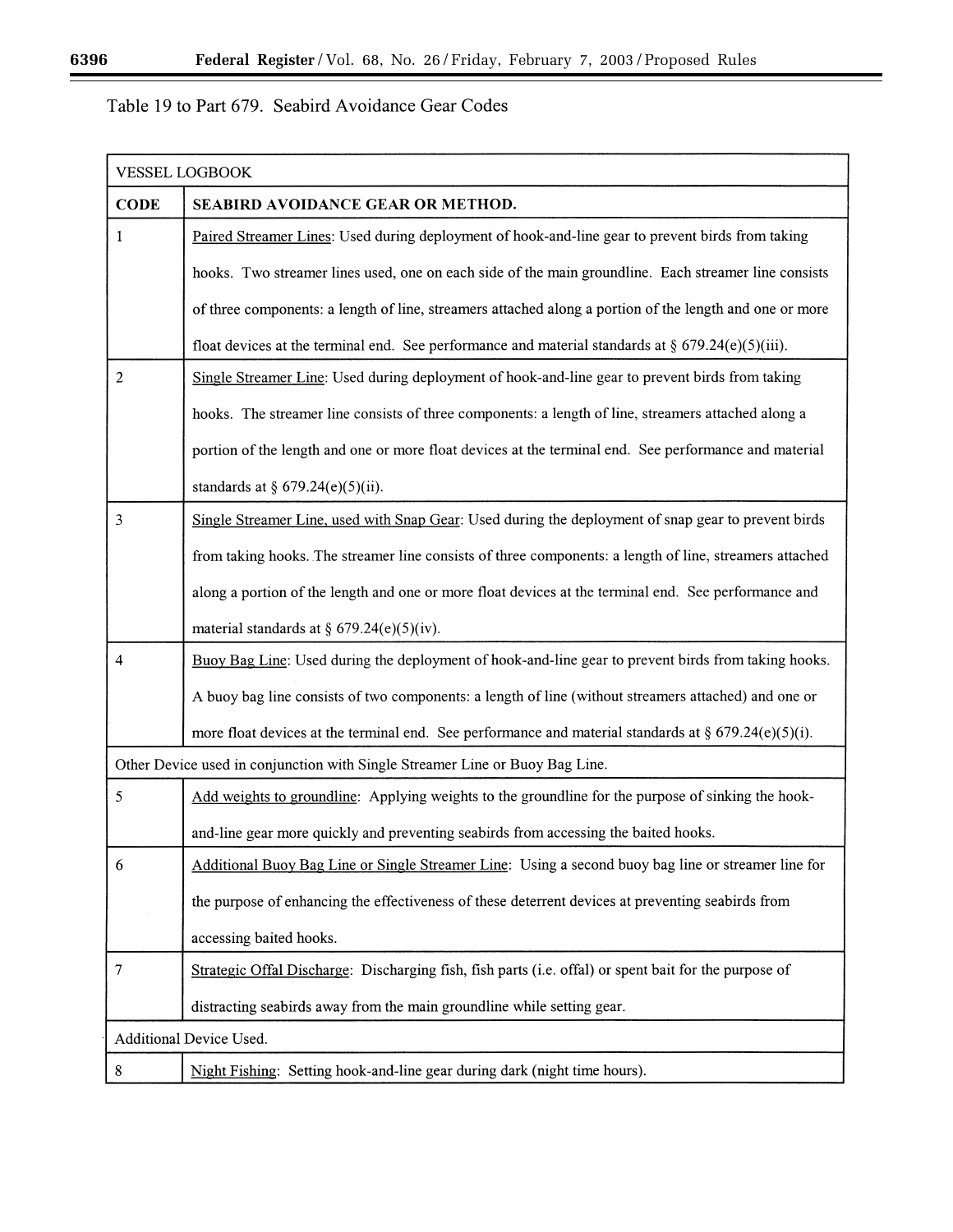|          | Line Shooter: A hydraulic device designed to deploy hook-and-line gear at a speed slightly faster than |  |
|----------|--------------------------------------------------------------------------------------------------------|--|
|          | the vessel's speed during setting.                                                                     |  |
|          | Lining Tube: A device used to deploy hook-and-line gear through an underwater-setting device.          |  |
|          | Other (Describe)                                                                                       |  |
| 9        | No Deterrent Used Due to Weather. [See weather exceptions at $\S 679.24(e)(5)(i)(B)$ , (e)(5)(ii)(B),  |  |
|          | (e)(5)(iii)(B), (e)(5)(iv)(B).                                                                         |  |
| $\theta$ | <b>No Deterrent Used.</b>                                                                              |  |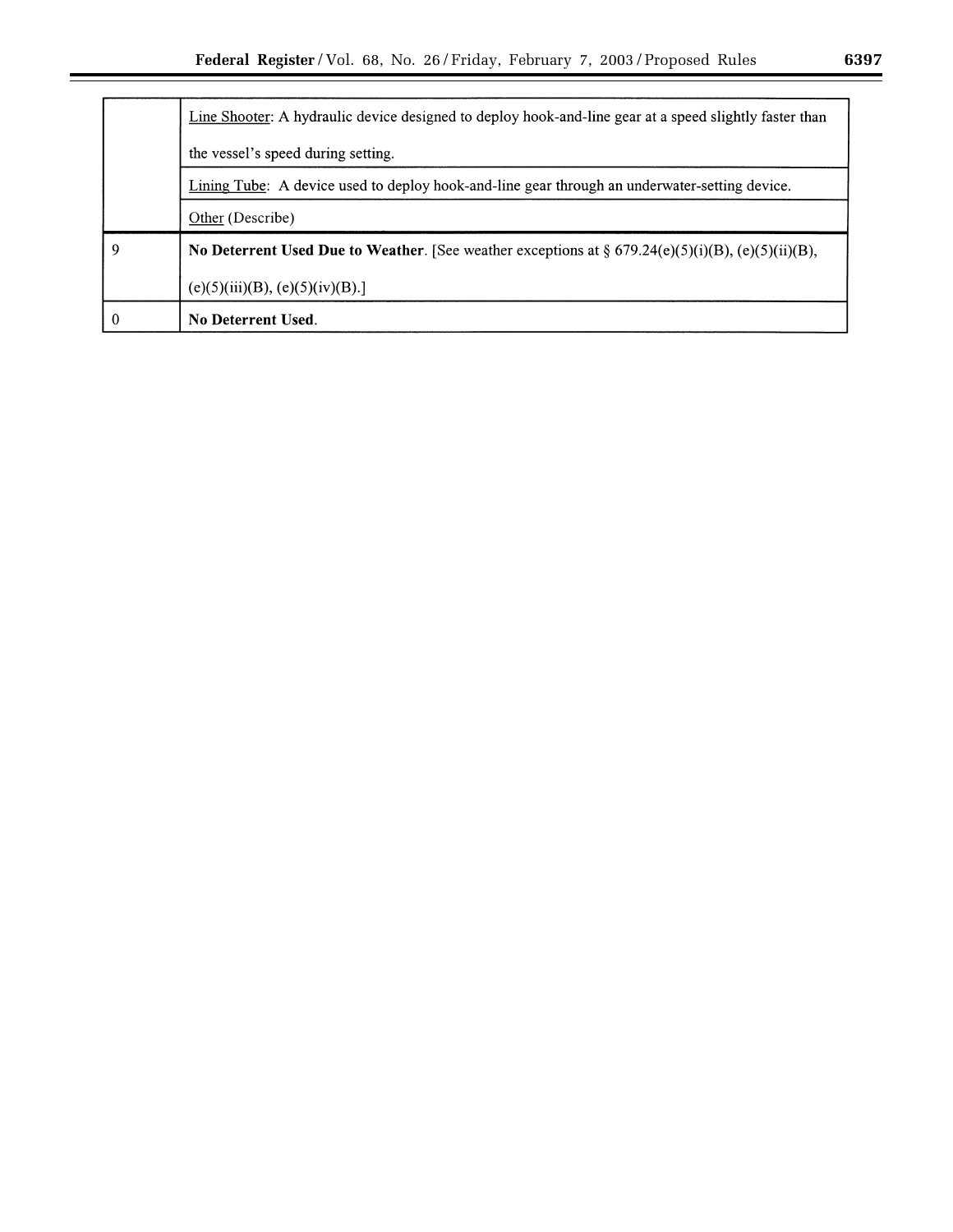▀

Table 20 to Part 679. Seabird Avoidance Gear Requirements for Vessels, based on Area, Gear, and

Vessel Type.

| If you operate a vessel deploying hook-and-line gear, other    | Then you must use this seabird avoidance gear in                    |
|----------------------------------------------------------------|---------------------------------------------------------------------|
| than snap gear, in NMFS Reporting Area 649 (Prince             | conjunction with requirements at $\S$ 679.24(e)                     |
| William Sound), 659 (Eastern GOA Regulatory Area,              |                                                                     |
| Southeast Inside District) or state waters of Cook Inlet,      |                                                                     |
| and your vessel is                                             |                                                                     |
| $>26$ ft to 32 ft LOA                                          | minimum of one buoy bag line                                        |
| >32 ft to 55 ft LOA and does not have masts, poles, or rigging | minimum of one buoy bag line                                        |
| >32 ft to 55 ft LOA and has masts, poles, or rigging           | minimum of a single streamer line                                   |
| $>55$ ft LOA                                                   | minimum of a single streamer line of a standard specified at $\S$   |
|                                                                | 679.24(e)(5)(ii)                                                    |
| If you operate a vessel deploying hook-and-line gear, other    | Then you must use this seabird avoidance gear in                    |
| than snap gear, in the EEZ (not including Area 659), and       | conjunction with requirements at $\S$ 679.24(e)                     |
| your vessel is                                                 |                                                                     |
| >26 ft to 55 ft LOA and does not have masts, poles, or         | minimum of one buoy bag line and one other device <sup>1</sup>      |
| rigging                                                        |                                                                     |
| >26 ft to 55 ft LOA and has masts, poles, or rigging           | minimum of a single streamer line and one other device <sup>1</sup> |
| $>55$ ft LOA                                                   | minimum of paired streamer lines of a standard specified at $\S$    |
|                                                                | 679.24(e)(5)(iii)                                                   |
| Except for vessels operating in state waters of IPHC Area      | Then you must use this seabird avoidance gear in                    |
| 4E, if you operate a vessel deploying hook-and-line gear,      | conjunction with requirements at $\S$ 679.24(e)                     |
| and it is snap gear, and your vessel is                        |                                                                     |
| >26 ft to 55 ft LOA and does not have masts, poles, or rigging | minimum of one buoy bag line and one other device <sup>1</sup>      |
| >26 ft to 55 ft LOA and has masts, poles, or rigging           | minimum of a single streamer line and one other device <sup>1</sup> |
| $>55$ ft LOA                                                   | minimum of a single streamer line of a standard specified at $\S$   |
|                                                                | $679.24(e)(5)(iv)$ and one other device <sup>1</sup>                |
| If you operate a vessel deploying hook-and-line gear, other    | Then you must use this seabird avoidance gear in                    |
| than snap gear, in IPHC Area 4E (not including state           | conjunction with requirements at $\S$ 679.24(e)                     |
| waters), and your vessel is                                    |                                                                     |